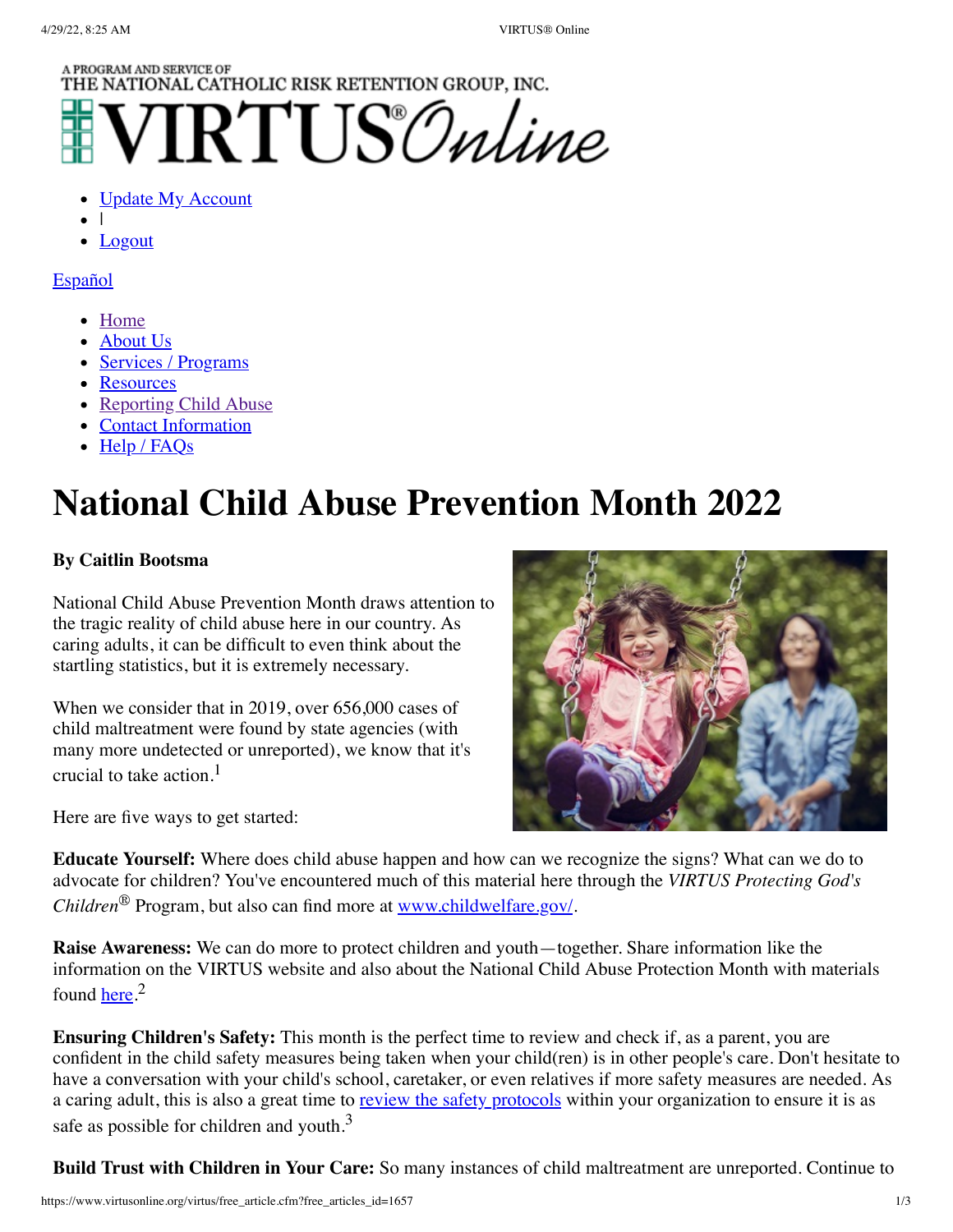build a relationship of trust with your own children and other children in your care by actively listening to them. Help them to know that if there is anything ever wrong, or that makes them feel uncomfortable or unsafe, you are a safe person to come to and that you will help them.

Finally, this month, **pray—**especially for those who have been victims of abuse. We know that those wounds can run deep and that so many children and adults are in need of healing. Below is a great prayer that we can join together in offering:

#### **Prayer for Healing of Victims of Abuse**

(USCCB)

God of endless love, ever caring, ever strong, always present, always just: You gave your only Son to save us by the blood of his cross. Gentle Jesus, shepherd of peace, join to your own suffering the pain of all who have been hurt in body, mind, and spirit by those who betrayed the trust placed in them. Hear the cries of our brothers and sisters who have been gravely harmed, and the cries of those who love them. Soothe their restless hearts with hope, steady their shaken spirits with faith. Grant them justice for their cause, enlightened by your truth. Holy Spirit, comforter of hearts, heal your people's wounds and transform brokenness into wholeness. Grant us the courage and wisdom, humility and grace, to act with justice. Breathe wisdom into our prayers and labors. Grant that all harmed by abuse may find peace in justice. We ask this through Christ, our Lord. Amen.

References

- 1 *Child Welfare Information Gateway*. <https://www.childwelfare.gov/topics/systemwide/statistics/can/>
- 2 <https://www.childwelfare.gov/topics/preventing/preventionmonth/spread-the-word/>
- 3 <https://www.cdc.gov/ViolencePrevention/pdf/PreventingChildSexualAbuse-a.pdf>

This article is the copyrighted property of National Catholic Services, LLC. All rights reserved. To provide constructive feedback, or request permission to redistribute, please communicate with: editor@virtus.org

This article is not part of your continuing training. To access your required bulletins you must log in using the form in the upper left-hand corner of the screen. Then go to the TRAINING tab.